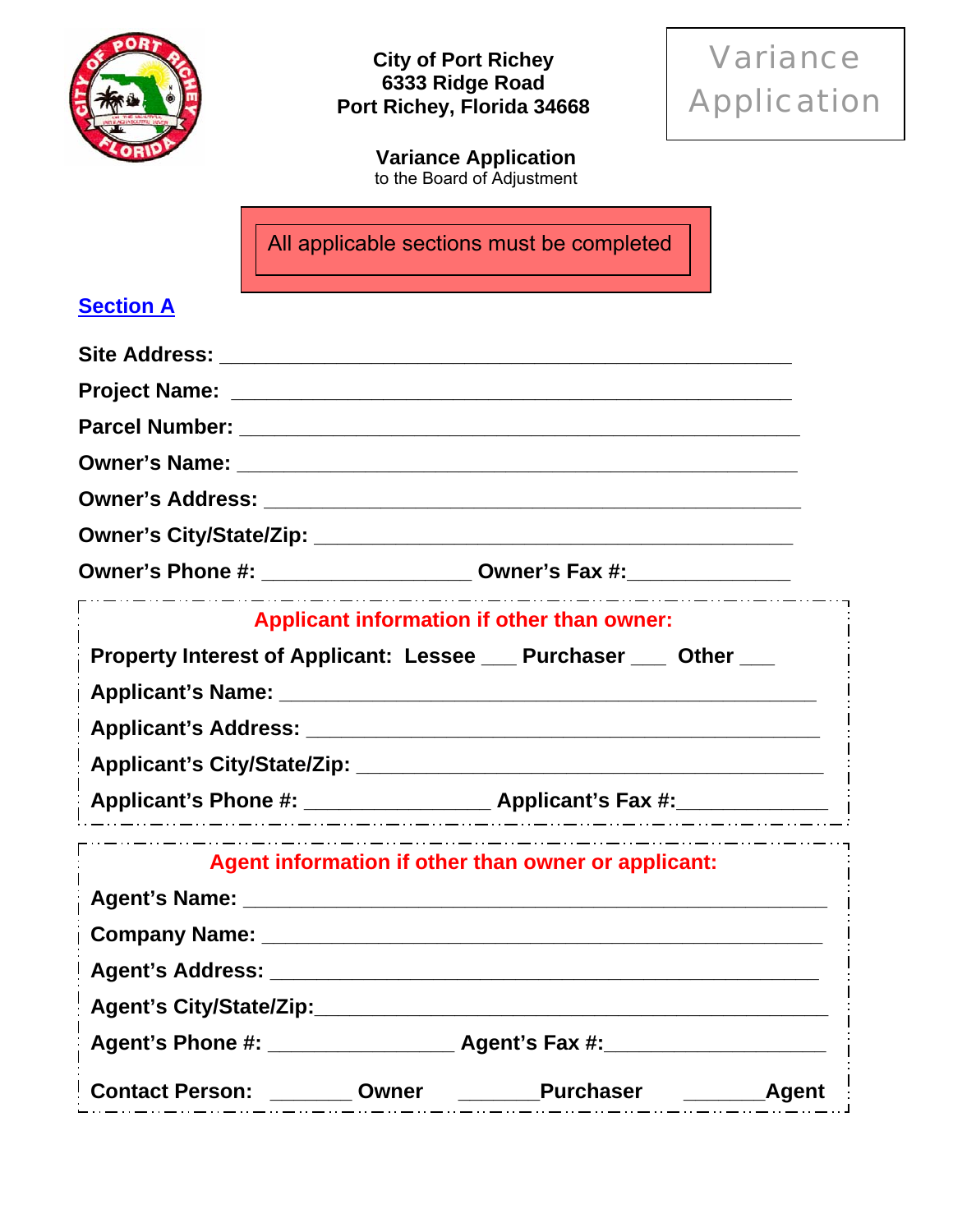# **Section B. Description**

**Code Section(s) for which the applicant is requesting a variance:** 

**\_\_\_\_\_\_\_\_\_\_\_\_\_\_\_\_\_\_\_\_\_\_\_\_\_\_\_\_\_\_\_\_\_\_\_\_\_\_\_\_\_\_\_\_\_\_\_\_\_\_\_\_\_\_\_\_\_\_\_\_\_\_\_\_\_\_\_\_\_** 

| <b>Description of Request:</b>                    |                                                                                                                                 |           |
|---------------------------------------------------|---------------------------------------------------------------------------------------------------------------------------------|-----------|
|                                                   |                                                                                                                                 |           |
|                                                   | <b>Description of How Property is Used Currently:</b>                                                                           |           |
|                                                   |                                                                                                                                 |           |
| <b>Section C. Lot &amp; Structure Information</b> |                                                                                                                                 |           |
|                                                   | The area of the land in question, stated in square feet if less than one acre, and in                                           |           |
|                                                   |                                                                                                                                 |           |
| <b>Actual Existing:</b>                           |                                                                                                                                 |           |
| New (Requested Change if any):                    |                                                                                                                                 |           |
| <b>As Required By Code:</b>                       |                                                                                                                                 |           |
|                                                   | Property complies with area/width requirements of District?_____Yes ______ No                                                   |           |
|                                                   | Property use is listed as permissible within District? The Many Yes                                                             | <b>No</b> |
|                                                   | Application for same Special Exception/Variance upon<br>property denied or withdrawn within the past 12 months? _____Yes ______ | <b>No</b> |
|                                                   | If yes, what was the application #: ____________________                                                                        |           |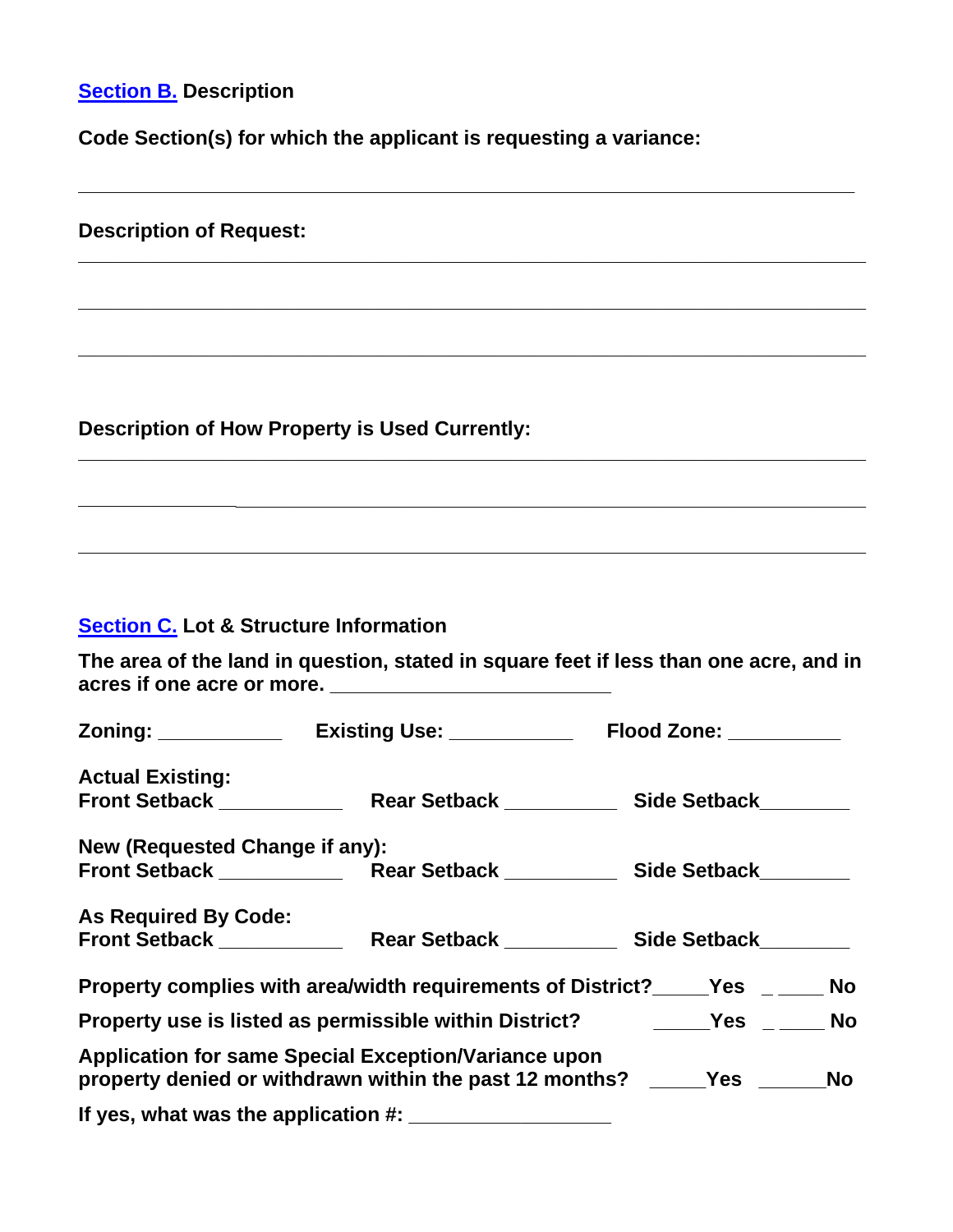#### **Section D. Deed/Map attachments**

**Attachments (please number correspondingly):** 

- **D-1 A copy of the ownership deed or if submitted by other than the owner(s) or his authorized representative, a notarized statement by the owner(s) authorizing the application and a copy of a purchase agreement document. MUST BE ATTACHED.**
- **D-2 Legal Description by metes and bounds. MUST BE ATTACHED.**
- **D-3 Vicinity map. MUST BE ATTACHED.**
- **D-4 Site Plan (to scale) with adjoining property showing current Zoning and Use. MUST BE ATTACHED.**
- **D-5 Names and addresses of adjacent property owners within 200 feet. MUST BE ATTACHED**
- **D-6 Other information may be requested by staff if needed.**
- **D-7 "No Objection to Variance" letter from owner if owner is not applicant. (Notarized letter)**
- **D-8 Letter from applicant giving the agent authorization to act on the applicants behalf. (Notarized letter)**

### **Section E. Attachments – Merits of Request Questions. ALL MUST BE ATTACHED**

- **1. A statement substantiating the need, hardship and justification for request.**
- **2. Show that the variance/special exception will not be contrary to the public interest.**
- **3. Explain special conditions.**
- **4. How will a literal enforcement of the provisions result in unnecessary and undue hardship?**
- **5. How do special conditions and circumstances exist which are peculiar to the land, structure, or building involved and which are not applicable to these areas in the same zoning district.**
- **6. Show that the special conditions and circumstances do not result from the actions of the applicant.**
- **7. Show that granting the variance requested will not confer on the applicant any special privilege that is denied by this ordinance to other lands, buildings or structures in the same zoning district.**
- **8. Show that literal interpretation of the provisions of the ordinance would deprive the applicant of rights commonly enjoyed by other properties in the same zoning district under the terms of the ordinance and would work unnecessary and undue hardship on the applicant.**
- **9. Show that the variance granted is the minimum variance that will make possible the reasonable use of the land, building, or structure.**
- **10. Show that the granting of the variance will be in harmony with the general intent and purpose of the ordinance and that such variance will not be injurious to the area involved or otherwise detrimental to the public welfare.**
- **11. Show that there will be full compliance with any additional conditions and safeguards which the board may prescribe, including, but not limited to, reasonable time limits within which the action for which variance is required shall be begun or completed, or both.**
- **12. Additional data or information deemed reasonably necessary, by the city or by the applicant, for proper review and consideration of the proposal.**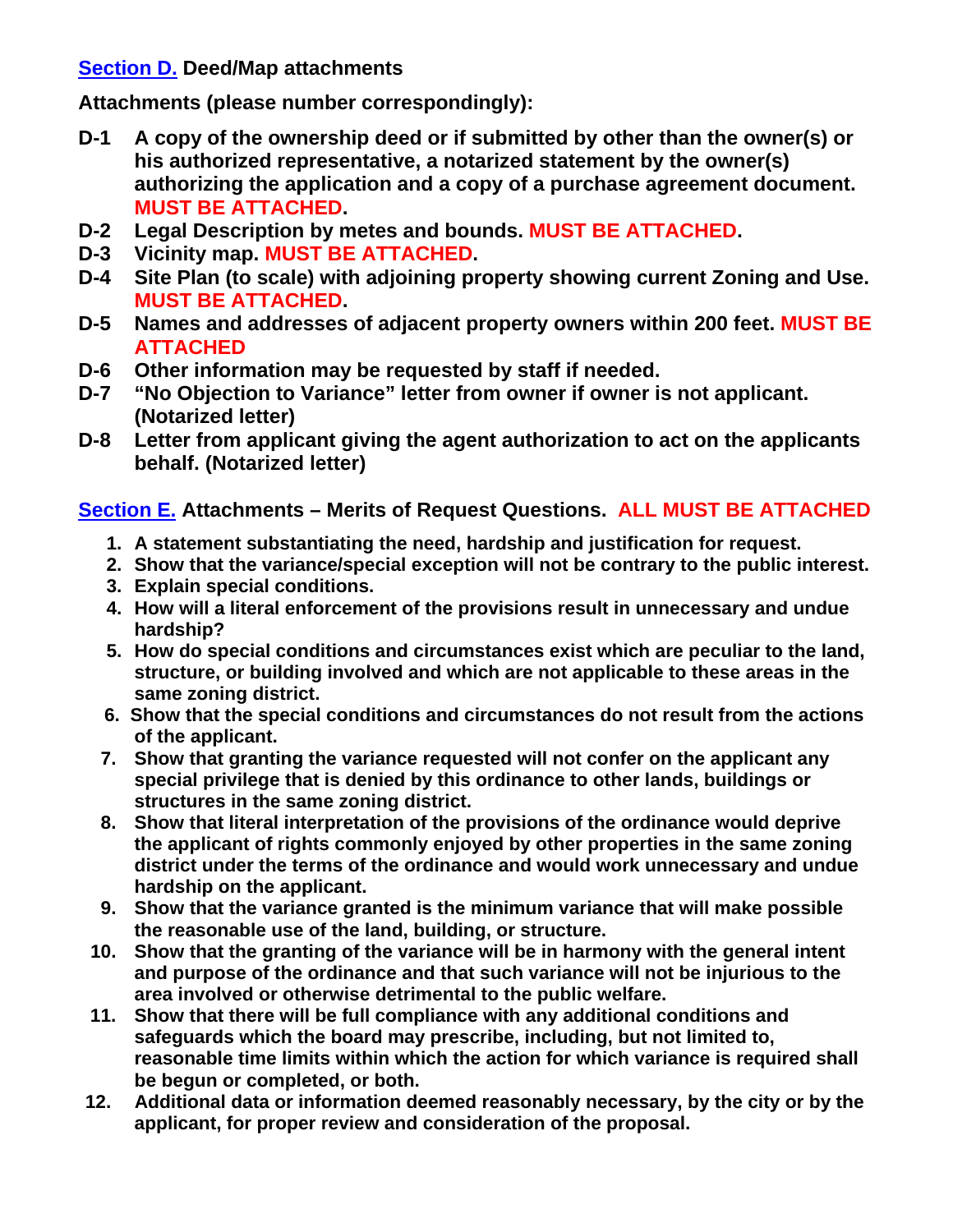**Section F. Affirmation.** 

**The undersigned affirms that he/she has knowledge of the matters stated herein; and, that the information is true, accurate and complete. The undersigned is aware that whoever knowingly makes a false statement with the intent to mislead a public servant shall be guilty of a misdemeanor. (FS §837.06)** 

| <b>Owner's Signature:</b> | Date:        |  |
|---------------------------|--------------|--|
| <b>Agent's Signature:</b> | <b>Date:</b> |  |
| Applicant's Signature:    | Date:        |  |

**If more than one owner, make a copy of this page for each owner's signature.** 

**18 copies of all information that is larger than 8½ x 11 must be submitted, only 1 copy of all information 81/2 x 11 or smaller must be submitted.** 

## **All lines must be completed. Put NA in blanks where "Not Applicable".**

#### **Section G. Fees**

| 1              | Zone change                                           | \$500.00                                                                                                      |
|----------------|-------------------------------------------------------|---------------------------------------------------------------------------------------------------------------|
| $\overline{2}$ | Land use plan amendment                               | \$500.00 plus (see below)                                                                                     |
|                | Residential:                                          |                                                                                                               |
|                | a. Less than five acres                               | \$10.00 per unit                                                                                              |
|                | b. Five acres or more                                 | \$50.00 per acre                                                                                              |
|                | Nonresidential                                        |                                                                                                               |
|                | a. Less than three acres                              | \$0                                                                                                           |
|                | b. Three acres or more                                | \$50.00 per acre                                                                                              |
| 3              | <b>Conditional use</b>                                | \$500.00                                                                                                      |
| $\overline{4}$ | Site plan/plat review                                 | \$500.00                                                                                                      |
|                | <b>Residential</b>                                    |                                                                                                               |
|                | a. Preliminary                                        | \$500.00, + \$135.00/ hour for city engineer's review                                                         |
|                | b. Final                                              | \$500.00, + \$135.00/ hour for city engineer's review                                                         |
|                | Nonresidential:                                       |                                                                                                               |
|                | a. Preliminary, final                                 | \$500.00, + \$135.00/ hour for city engineer's review                                                         |
|                | b. Revised final                                      | \$200.00, +\$135.00/ hour for city engineer's review                                                          |
| 5              | <b>Filing fees for Board of</b><br><b>Adjustment:</b> |                                                                                                               |
|                | a. Variance & Special exception:                      |                                                                                                               |
|                | 1. Nonresidential                                     | \$500.00, +\$135.00/ hour each for city engineer or city attorney<br>review if required + advertising expense |
|                | 2. Residential                                        | \$250.00, +\$135.00/ hour each for city engineer or city attorney                                             |